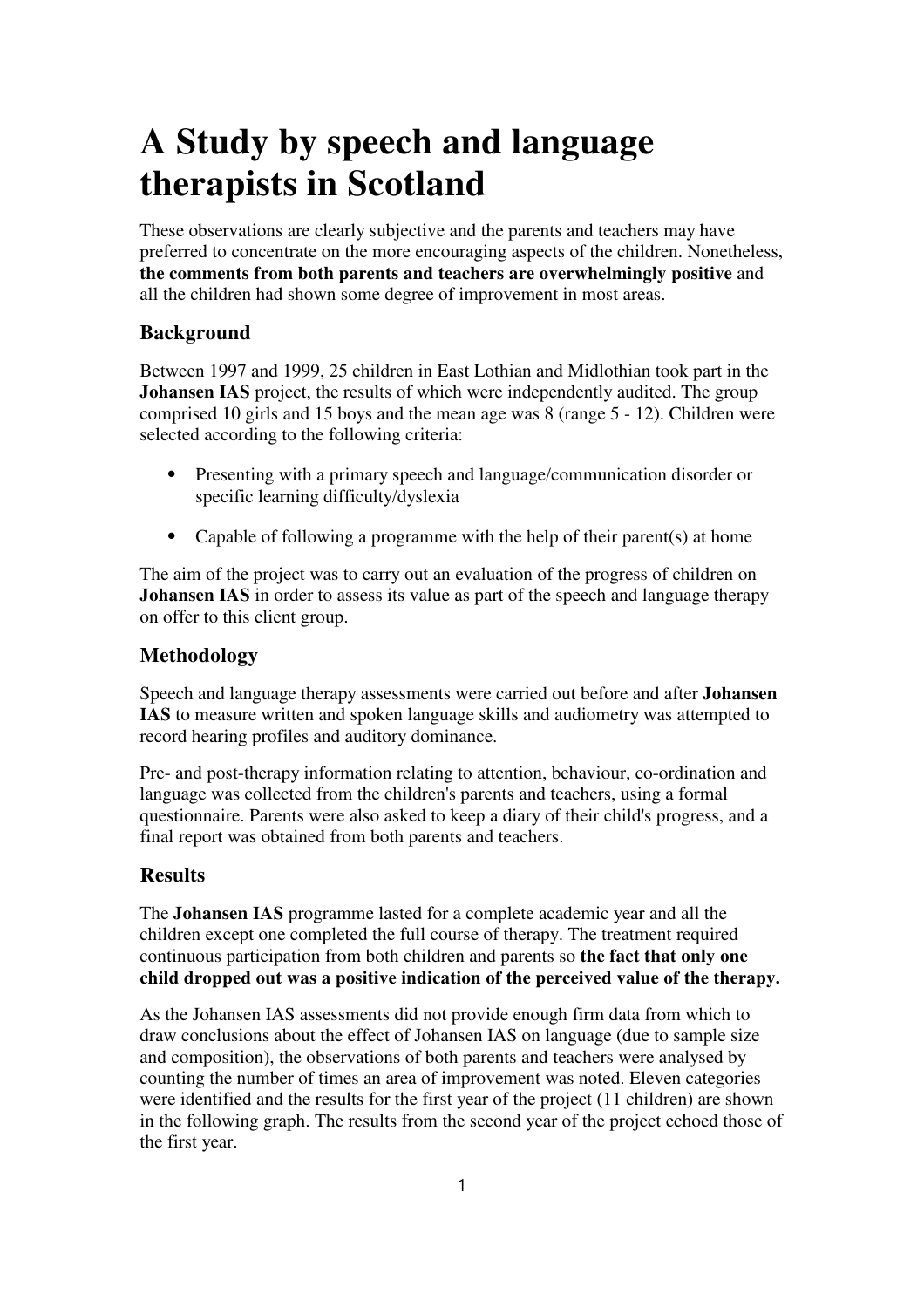# Areas of improvement



Pre- and post-therapy information was collected on various aspects of communication, and improvements were recorded in almost all areas. The greatest improvements occurred in **pronouncing sounds and words; learning new words and using the correct one; constructing sentences accurately; and self-confidence, both when speaking and in general.**

## **Commentary**

The observations are clearly subjective and the parents and teachers may have preferred to concentrate on the more encouraging aspects of the children. Nonetheless, **the comments from both parents and teachers are overwhelmingly positive** and all the children had shown some degree of improvement in most areas.

It is important to bear in mind that the children were assessed over a year and would be expected to mature and develop during that period.

The children came from a fairly wide age range and the recorded comments indicate **that their increase in maturity was greater than might have been predicted**. The same is true for the **improvements in motor skills** which were noted in a majority of the children.

Comments on the children's relationships with others included references to **more imaginative or pretend play**, and an **improved awareness of rules and ability to await their turn in games or group situations**. Several parents noted an increase in what they called **'normal' behaviour** and commented that their child seemed generally **less angry and frustrated**. Some parents recorded an increase in 'cheekiness' as a positive change since it was seen as a sign that the child had acquired the confidence to assert her/himself.

#### **Discussion**